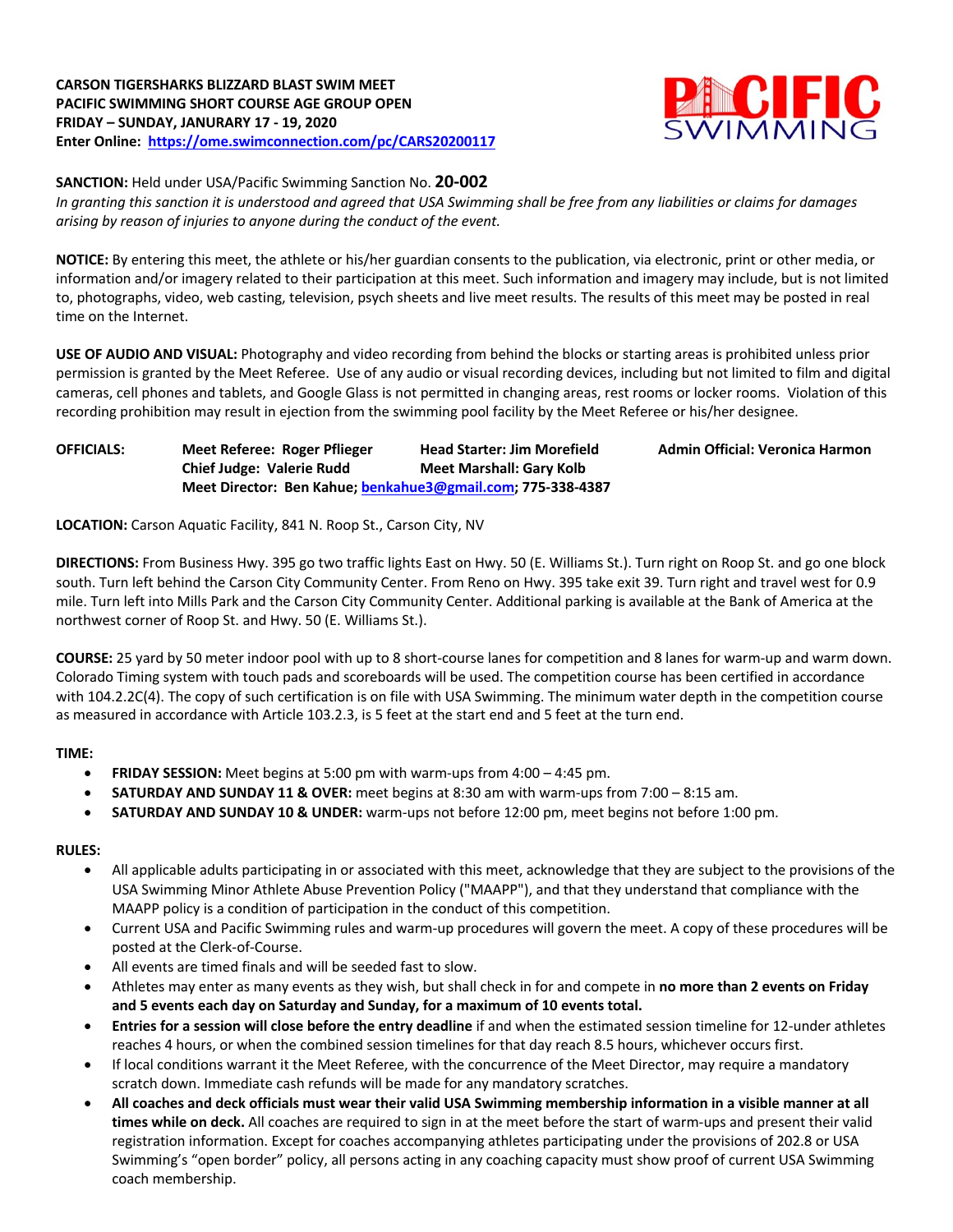#### **DISTANCE:**

- **Per Zone-4 policy, to be eligible to enter the 1650 freestyle, an athlete must have previously established an official time in an event of 400y/400m or longer.**
- All athletes entered in the 1650 freestyle must be **checked in by 5:00 pm on Friday otherwise they will be considered scratched from the event.**
- The 500 and 1650 freestyle events will be swum alternating women's and men's heats.
- All athletes in the 500 freestyle must provide their own lap counters. All athletes in the 1650 freestyle must provide their own timers and lap counters.

**UNACCOMPANIED ATHLETES:** Any USA Swimming athlete-member competing at the meet must be accompanied by a USA Swimming member-coach for the purposes of athlete supervision during warm-up, competition and warm-down. If a coach-member of the athlete's USA Swimming Club does not attend the meet to serve in said supervisory capacity, it is the responsibility of the athlete or the athlete's legal guardian to arrange for supervision by a USA Swimming member-coach. The Meet Director or Meet Referee may assist the athlete in making arrangements for such supervision; however, it is recommended that such arrangements be made in advance of the meet by the athlete's USA Swimming Club Member-Coach.

**RACING STARTS:** Athletes must be certified by a USA Swimming member-coach as being proficient in performing a racing start, or must start the race in the water without the use of the backstroke ledge. It is the responsibility of the athlete or the athlete's legal guardian to ensure compliance with this requirement.

### **RESTRICTIONS:**

- Smoking and the use of other tobacco products is prohibited on the pool deck, in the locker rooms, in spectator seating, on standing areas and in all areas used by athletes, during the meet and during warm-up periods.
- Sale and use of alcoholic beverages or the recognition of alcohol sponsors are prohibited in all areas of the meet venue.
- No glass containers are allowed in the meet venue.
- No propane heater is permitted except for snack bar/meet operations.
- No animals except for physician certified "service assistance" animals. Please show certification when asked by meet officials or marshals.
- All shelters must be properly secured.
- Deck changes are prohibited.
- IMPORTANT: All floor and wall vents must be kept clear at all times to ensure proper air circulation in the facility.
- Destructive devices, to include but not limited to, explosive devices and equipment, firearms (open or concealed), blades, knives, mace, stun guns and blunt objects are strictly prohibited in the swimming facility and its surrounding areas. If observed, the Meet Referee or his/her designee may ask that these devices be stored safely away from the public or removed from the facility. Noncompliance may result in the reporting to law enforcement authorities and ejection from the facility. Law enforcement officers (LEO) are exempt per applicable laws.
- Operation of a drone, or any other flying apparatus, is prohibited over the venue (pools, athlete/coach areas, spectator areas and open ceiling locker rooms) any time athletes, coaches, officials and/or spectators are present.

### **ELIGIBILITY:**

- Athletes must be current athlete members of USA Swimming, and must enter their name and registration number exactly as they are shown in their USA Swimming Registration. If this is not done, it may be difficult to match the athlete with the registration and times database. The meet host will check all athlete registrations against the SWIMS database and if not found to be registered, the Meet Director shall accept the registration at the meet (a \$10 surcharge will be added to the regular registration fee). Duplicate registrations will be refunded by mail.
- Entries with **"NO TIME" will be ACCEPTED (Exception: see distance rules).**
- Disabled athletes are welcome to attend this meet and should contact the Meet Director or Meet Referee regarding any special accommodations on entry times and seeding per Pacific Swimming policy.
- Athletes 19 years of age and over may compete in the meet for time only, no awards.
- The athlete's age will be the age of the athlete on the first day of the meet.

**CHECK-IN**: The meet will be deck seeded. Athletes must check-in at the Clerk of Course. No event shall be closed more than 30 minutes before the scheduled start of the session. Close of check-in for all events shall be no earlier than 60 minutes before the estimated time of the start of the first heat of the event. Athletes who do not check-in will not be allowed to compete in the event.

**SCRATCHES & NO SHOWS:** Any athlete not reporting for or competing in an individual event shall not be penalized. Athletes who must withdraw from an event after it is seeded are requested to inform the referee immediately.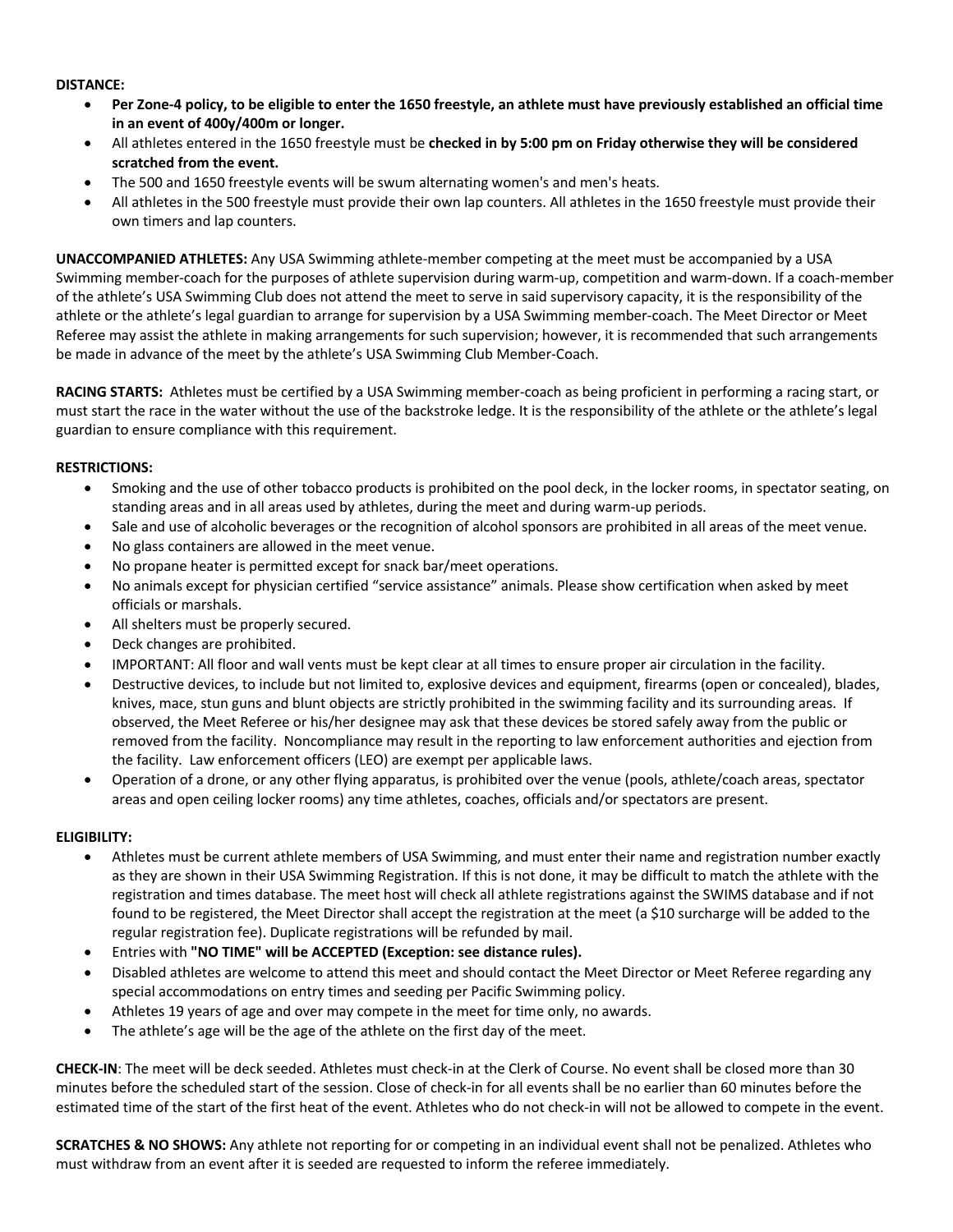**ENTRY TIMES:** Entries must be submitted using the athlete's best short-course yards time for each event. All entry times must be submitted in yards.

**ENTRY FEES**: \$4.00 per individual event, \$9.00 participation fee per athlete. All entry fees MUST be included with entry. No refunds will be made, except mandatory scratch downs.

**ENTRY DEADLINES:** entries for each session will close by the applicable deadline listed below, **or when a session becomes full and is closed early per the rules section above, whichever is first.** NO LATE ENTRIES WILL BE ACCEPTED. NO DECK ENTRIES OR ENTRY CHANGES WILL BE ALLOWED. **Check https://ome.swimconnection.com/pc/CARS20200117 for session open or closed status.**

**ONLINE ENTRIES:** To enter online go to **https://ome.swimconnection.com/pc/CARS20200117** to receive an immediate entry confirmation. The "billing information" email should be brought to the meet as proof of entry. This method requires payment by credit card. Swim Connection, LLC charges a processing fee for this service, equal to \$1 per athlete plus 5% of the total Entry Fees. Please note that the processing fee is a separate fee from the Entry Fees. If you do not wish to pay the processing fee, enter the meet using a mail entry. **Entering online is a convenience, is completely voluntary, and is in no way required or expected of an athlete by Pacific Swimming.** *Online entries will not be accepted after 11:59 pm on Wednesday, January 8, 2020***.**

**MAILED OR HAND DELIVERED ENTRIES**: Entries must be on the attached consolidated entry form. Forms must be filled out completely and printed clearly with athlete's best yards time. Entries must be postmarked by midnight, Monday, **January 6, 2020** or hand delivered by 6:30 p.m. Wednesday, **January 8, 2020, and may be rejected if a session is already full**.

**Make check payable to**: **Carson Tigersharks Mail entries to**: **Becki Boehnke Hand deliver entries to: Becki Boehnke**

**PO Box 1876 841 N. Roop St Carson City, NV 89702 Carson City, NV 89701**

#### **AWARDS:**

- **Individual High Point:** High Point and runner up awards for age groups 8 & U, 9-10, 11-12, 13-14, and 15-18.
- **Individual Events:** Ribbons  $1^{st} 8^{th}$  place for age groups 8 & U, 9-10, 11-12, and 13-14.
- Athletes 15-18 will not receive individual ribbons. Athletes 19 years of age and older will not receive points or awards.
- ALL AWARDS MUST BE PICKED UP AT THE MEET. Each club is asked to designate a club representative to claim awards. NO AWARDS WILL BE MAILED.

**SCORING:** Individual: 20-17-16-15-14-13-12-11-9-7-6-5-4-3-2-1

**ADMISSION:** Free. A 3-day meet program will be available for a fee.

**SNACK BAR:** A snack bar will be available during the meet.

**HOSPITALITY:** Lunch and limited hospitality will be available to all working officials and coaches.

**MINIMUM OFFICIALS:** All available USA Swimming member certified officials are welcomed and encouraged to work at this meet. As the number of certified officials allows, interested parents/trainees are also welcome to shadow working officials for education and/or mentoring. Participating clubs are *requested* to provide at least the following number of certified and carded officials for each session:

| Club Athletes entered in session: | Trained and carded officials requested |
|-----------------------------------|----------------------------------------|
| $1 - 10$                          |                                        |
| 11-25                             |                                        |
| 26-50                             |                                        |
| 51-75                             |                                        |
| 76-100                            |                                        |
| 101 or more                       |                                        |

**TIMERS:** Clubs will be assigned lanes based on the number of Athletes from each club (host club will not be expected to time).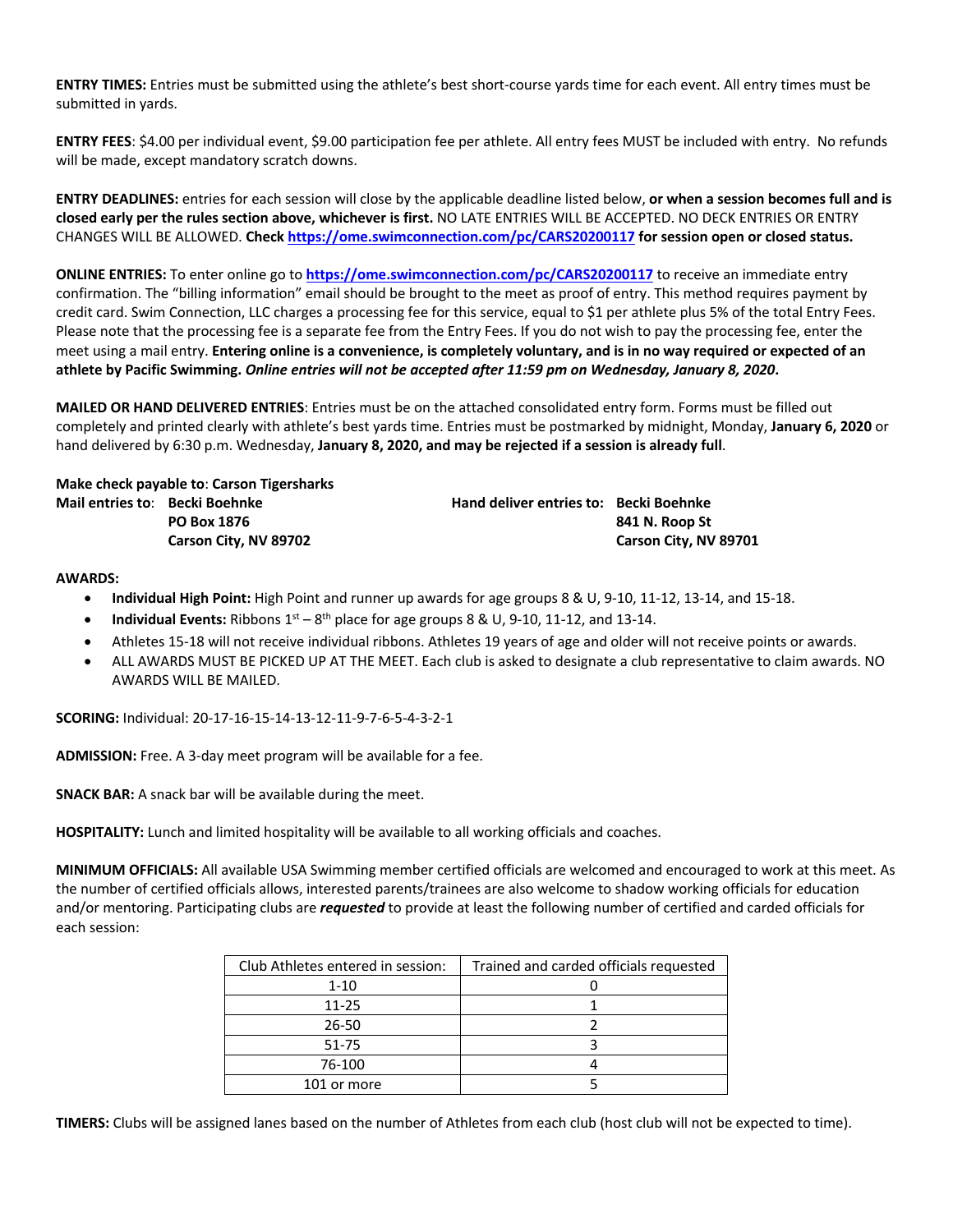## **EVENT SUMMARY:**

| <b>FRIDAY</b> |            |                   | <b>SATURDAY</b> |              |                                                   |            | <b>SUNDAY</b> |              |              |                   |  |
|---------------|------------|-------------------|-----------------|--------------|---------------------------------------------------|------------|---------------|--------------|--------------|-------------------|--|
| $9 - 10$      | $11 - 12$  | <b>13 &amp; O</b> | 8 & U           | $9 - 10$     | $11 - 12$                                         | 13 & O     | 8 & U         | $9 - 10$     | $11 - 12$    | <b>13 &amp; O</b> |  |
| 200 IM        | 400 IM*    | 400 IM*           | 100 IM          | 100 IM       | 100 IM                                            | 200 BK*    | 50 BR         | 200 FR       | 200 FR       | 200 FR*           |  |
| 500 FR*+      | 500 $FR*+$ | 1650 FR#          | 25 FR           | <b>50 BK</b> | 200 BK*                                           | 100 FR*    | 25 BK         | 100 BK       | 50 FL        | 100 BR*           |  |
|               |            |                   | 50 FL           | 100 BR       | 100 FR                                            | 200 BR*    | 100 FR        | 50 BR        | 100 BR*      | 200 FL*           |  |
|               |            |                   | 25 BR           | 50 FL        | 100 FL*<br><b>25 FL</b><br><b>50 BK</b><br>100 FL |            | 200 FL*       | 100 BK*      |              |                   |  |
|               |            |                   | <b>50 BK</b>    | 100 FR       | 200 BR*                                           | 500 $FR*+$ | 50 FR         | <b>50 FR</b> | 100 BK*      | 200 IM*           |  |
|               |            |                   |                 |              | 100 FL                                            |            |               |              | 200 IM*      | 50 FR*            |  |
|               |            |                   |                 |              | 50 BR                                             |            |               |              | <b>50 FR</b> |                   |  |

\* Events designated 9-12, 11 & Over, and 13 & over will be swum combined but scored in separate age groups.

+ The 500 Freestyle events will alternate women's and men's heats, and athletes must provide their own lap counters.

# A previous official time in an event 400y/400m or longer is required to enter the 1650 freestyle. The 1650 freestyle will alternate women's and men's heats, and athletes must provide their own timers and lap counters.

### **ORDER OF EVENTS:**

| <b>WOMEN'S</b>             | <b>DESCRIPTION</b> | <b>MEN'S</b>     |                |  |  |  |  |  |  |
|----------------------------|--------------------|------------------|----------------|--|--|--|--|--|--|
| <b>EVENT#</b>              | <b>AGE GROUP</b>   | <b>EVENT</b>     | <b>EVENT#</b>  |  |  |  |  |  |  |
| <b>Friday PM Session</b>   |                    |                  |                |  |  |  |  |  |  |
| $\mathbf{1}$               | $9 - 10$           | 200 IM           | $\overline{2}$ |  |  |  |  |  |  |
| 3                          | 11 & Over          | 400 IM           | 4              |  |  |  |  |  |  |
| $\overline{5}$             | $9 - 12$           | 500 Freestyle    | 6              |  |  |  |  |  |  |
| $\overline{7}$             | 13 & Over          | 1650 Freestyle   | 8              |  |  |  |  |  |  |
| <b>Saturday AM Session</b> |                    |                  |                |  |  |  |  |  |  |
| 9                          | $11 - 12$          | 100 IM           | 10             |  |  |  |  |  |  |
| 11                         | 11 & Over          | 200 Backstroke   | 12             |  |  |  |  |  |  |
| 13                         | 11 & Over          | 100 Freestyle    | 14             |  |  |  |  |  |  |
| 15                         | $11 - 12$          | 50 Backstroke    | 16             |  |  |  |  |  |  |
| 17                         | 11 & Over          | 200 Breaststroke | 18             |  |  |  |  |  |  |
| 19                         | 11 & Over          | 100 Butterfly    | 20             |  |  |  |  |  |  |
| 21                         | $11 - 12$          | 50 Breaststroke  | 22             |  |  |  |  |  |  |
| 23                         | 13 & Over          | 500 Freestyle    | 24             |  |  |  |  |  |  |
| <b>Saturday PM Session</b> |                    |                  |                |  |  |  |  |  |  |
| 25                         | $9 - 10$           | 100 IM           | 26             |  |  |  |  |  |  |
| 27                         | 8 & Under          | 100 IM           | 28             |  |  |  |  |  |  |
| 29                         | $9 - 10$           | 50 Backstroke    | 30             |  |  |  |  |  |  |
| 31                         | 8 & Under          | 25 Freestyle     | 32             |  |  |  |  |  |  |
| 33                         | $9 - 10$           | 100 Breaststroke | 34             |  |  |  |  |  |  |
| 35                         | 8 & under          | 50 Butterfly     | 36             |  |  |  |  |  |  |
| 37                         | $9 - 10$           | 50 Butterfly     | 38             |  |  |  |  |  |  |
| 39                         | 8 & Under          | 25 Breaststroke  | 40             |  |  |  |  |  |  |
| 41                         | $9 - 10$           | 100 Freestyle    | 42             |  |  |  |  |  |  |
| 43                         | 8 & Under          | 50 Backstroke    | 44             |  |  |  |  |  |  |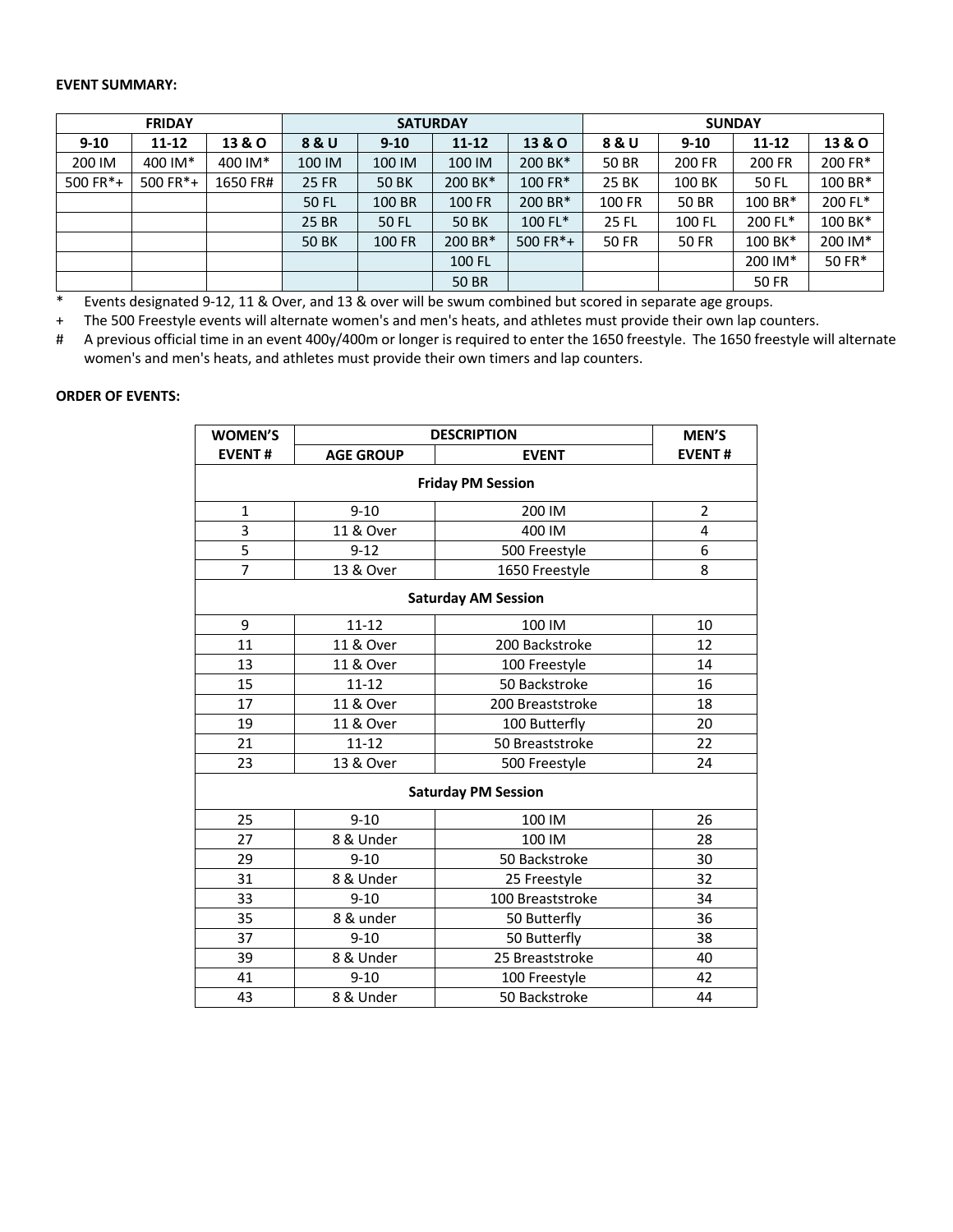| <b>Sunday AM Session</b> |                            |                  |    |  |  |  |  |
|--------------------------|----------------------------|------------------|----|--|--|--|--|
| 45                       | 11 & Over<br>200 Freestyle |                  |    |  |  |  |  |
| 47                       | $11 - 12$                  | 50 Butterfly     | 48 |  |  |  |  |
| 49                       | 11 & Over                  | 100 Breaststroke | 50 |  |  |  |  |
| 51                       | 11 & Over                  | 200 Butterfly    | 52 |  |  |  |  |
| 53                       | 11 & Over                  | 100 Backstroke   | 54 |  |  |  |  |
| 55                       | 11 & Over                  | 200 IM           | 56 |  |  |  |  |
| 57                       | 11 & Over                  | 50 Freestyle     | 58 |  |  |  |  |
| <b>Sunday PM Session</b> |                            |                  |    |  |  |  |  |
| 59                       | $9 - 10$                   | 200 Freestyle    | 60 |  |  |  |  |
| 61                       | 8 & Under                  | 50 Breaststroke  | 62 |  |  |  |  |
| 63                       | $9 - 10$                   | 100 Backstroke   | 64 |  |  |  |  |
| 65                       | 8 & Under                  | 25 Backstroke    | 66 |  |  |  |  |
| 67                       | $9 - 10$                   | 50 Breaststroke  | 68 |  |  |  |  |
| 69                       | 8 & Under                  | 100 Freestyle    | 70 |  |  |  |  |
| 71                       | $9 - 10$                   | 100 Butterfly    | 72 |  |  |  |  |
| 73                       | 8 & Under                  | 25 Butterfly     | 74 |  |  |  |  |
| 75                       | $9 - 10$                   | 50 Freestyle     | 76 |  |  |  |  |
| 77                       | 8 & Under                  | 50 Freestyle     | 78 |  |  |  |  |

+ The 500 Freestyle events will alternate women's and men's heats, and athletes must provide their own lap counters.

# A previous official time in an event 400y/400m or longer is required to enter the 1650 freestyle. The 1650 freestyle will alternate women's and men's heats, and athletes must provide their own timers and lap counters.